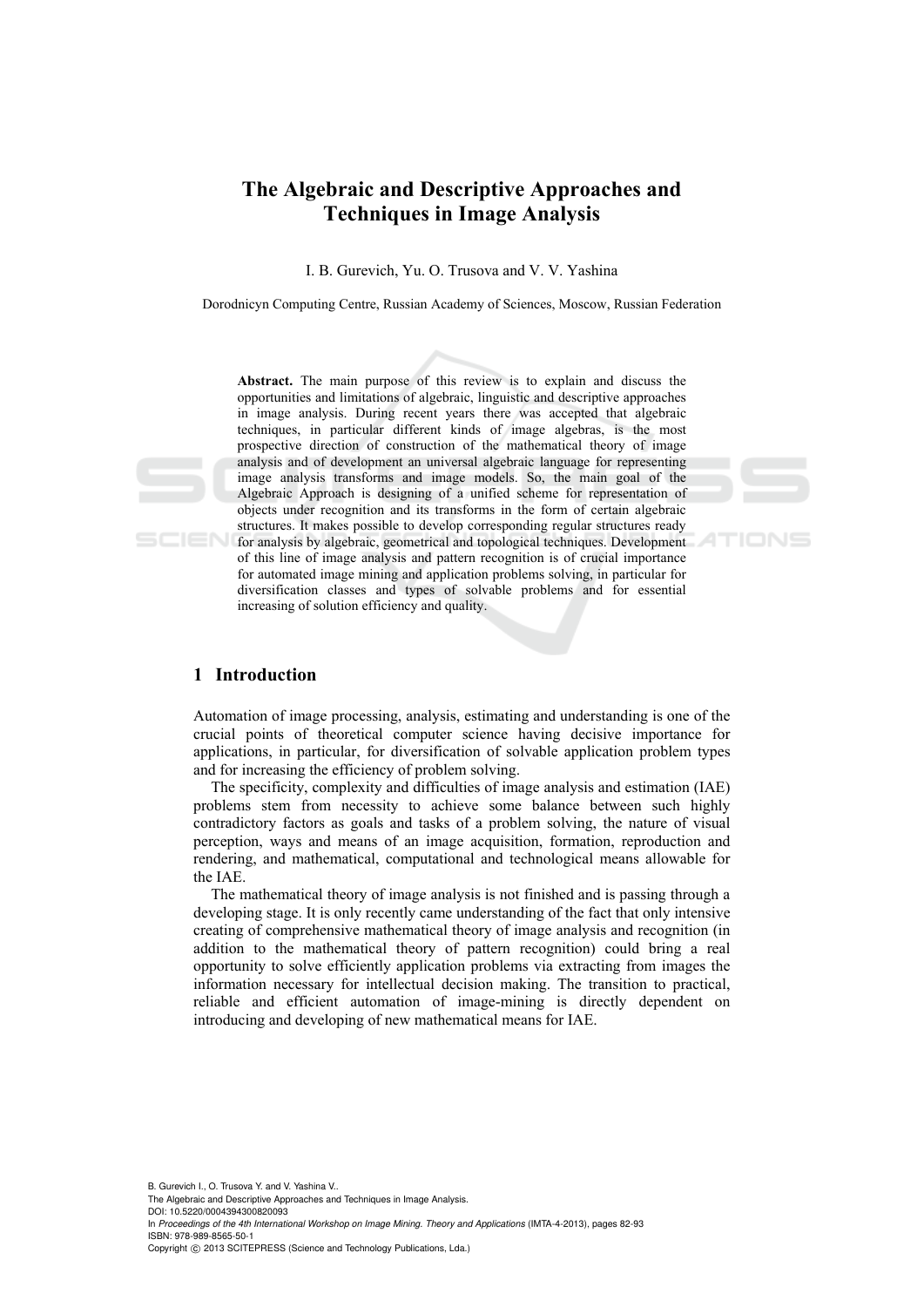During recent years there was accepted that algebraic techniques, in particular different kinds of image algebras, is the most prospective direction of construction of the mathematical theory of image analysis and of development of an universal algebraic language for representing image analysis transforms and image models.

Development of this line of image analysis and pattern recognition is of crucial importance for automatic image-mining and application problems solving, in particular for diversification classes and types of solvable problems and for essential increasing of solution efficiency and quality.

It is one of the breakthrough challenges for theoretical computer science to find automated ways to process, analyze, evaluate and understand information represented in the form of images. It is critical for computer science to develop this branch in terms of solving applied problems, in particular, increasing the diversity of classes of problems that can be solved and the efficiency of the process significantly.

Images are one of the main tools to represent and transfer information needed to automate the intellectual decision-making in many application areas. Increasing the efficiency, including automatization, of gathering information from images can help increase the efficiency of intellectual decision-making.

Recently, this part of image analysis called image mining in English publications has been often set off into a separate line of research.

We list the functions of particular aspects of image handling. Image processing and **analysis provides for image mining, which is necessary for decision-making, while** the very decision-making is done by methods of mathematical theory of pattern recognition. To link these two stages, the information gathered from the image after it is analyzed is transformed so that standard recognition algorithms could process it (we called this process "the reducing an image to a recognizable form" (RIRF)). Note that although this stage seems to have an "intermediate" character, it is the fundamental and necessary condition for the overall recognition to be feasible.

We need to develop and evolve a new approach to analyzing and evaluating information represented in the form of images. To do it the "Algebraic Approach" of Yu. I. Zhuravlev [43] was modified for the case when the initial information is represented in the form of images. The result is the descriptive approach to image analysis and understanding (DA) proposed and justified by I.B.Gurevich and developed by his pupils [2, 6, 14-16].

In this work, we give a brief review of the main algebraic methods and features.

# **2 State of the Art of Mathematical Theory of Image Analysis**

"State of the art of mathematical theory of image analysis" is the section that describes modern trends in developing of mathematical tools for automation of image analysis, in particular in image-mining.

To automate image mining, we need an integrated approach to leverage the potential of mathematical apparatus of the main lines in transforming and analyzing information represented in the form of images, viz. image processing, analysis, recognition and understanding.

Done by pattern recognition methods, image mining now tends to multiplicity (multialgorithmic and multimodel) and fusion of the results, i.e., several different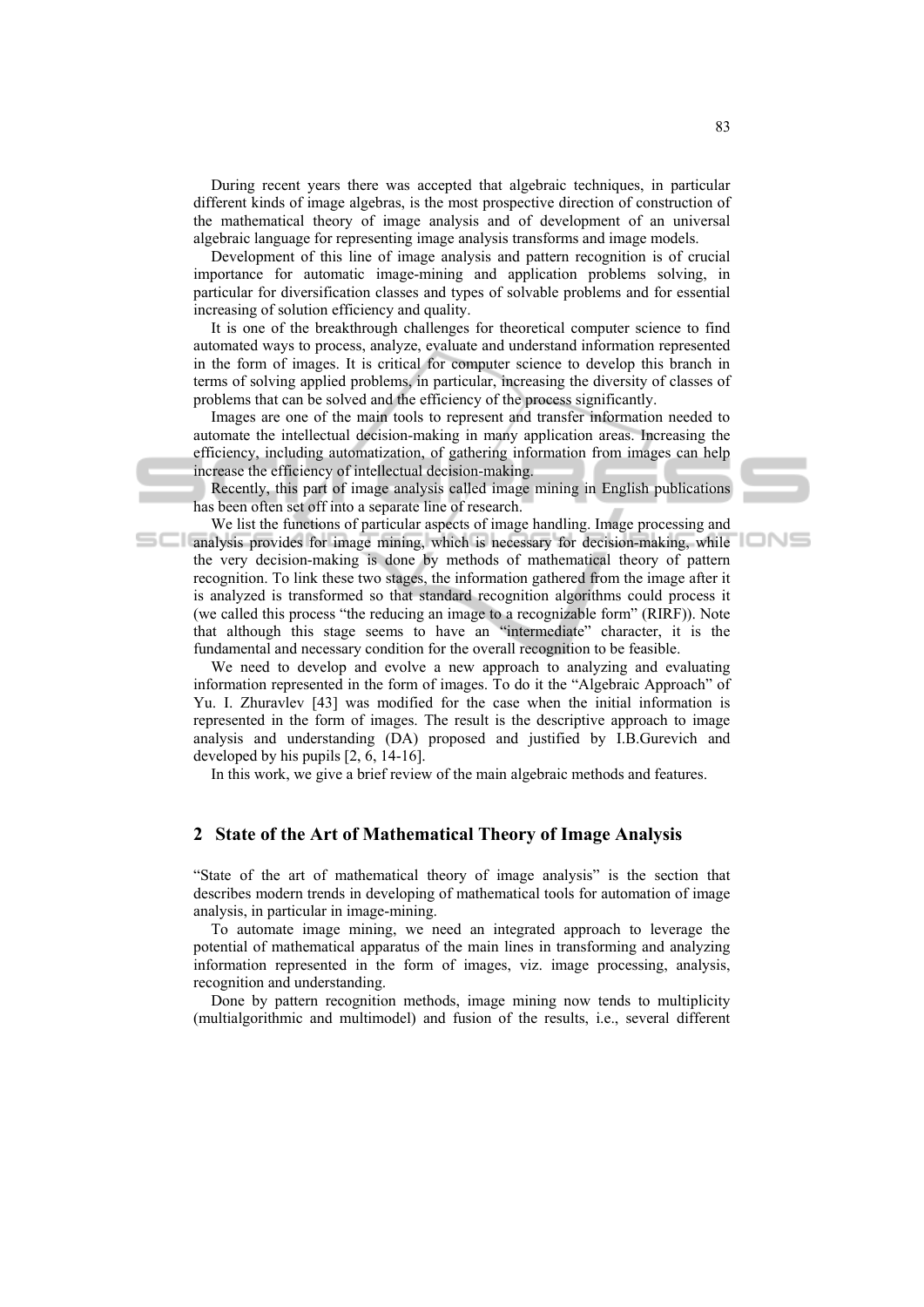algorithms are applied in parallel to process the same model and several different models of the same initial data to solve the problem and then the results are fused to obtain the most accurate solution.

Multialgorithmic classifiers and multimodel and multiple-aspect image representations are the common tools to implement this multiplicity and fusion. Note that it was Yu. I. Zhuravlev who obtained the first and fundamental results in this area in 1970s [43].

From 1970s, the most part of image recognition applications and considerable part of research in artificial intelligence deal with images. As a result, new technical tools emerged to obtain information that allow representing recorded and accumulated data in the form of images and the image recognition itself became more popular as the powerful and efficient methodology to process and analyze data mathematically and detect hidden regularities. Various scientific and technical, economic and social factors make the application domain of image recognition experience grow constantly.

There are internal scientific problems that have arisen within image recognition. First of all, these imply algebraizing the image recognition theory, arranging image recognition algorithms, estimating the algorithmic complexity of the image recognition problem, automating the synthesis of the corresponding efficient procedures, formalizing the description of the image as the recognition object, making the choice of the system of representations of the image in the recognition process regular, and some others. It is these problems that form the basis of the mathematical agenda of the descriptive theory of image recognition developed using the ideas of the



There are three main issues one need to solve when dealing with images–describe (simulate) images; develop, study and optimize the selection of mathematical methods and tools of data processing in image recognition; and implement mathematical methods of image analysis on a software and hardware basis.

algebraic approach to recognition [43] to create a systematized set of methods and

# **3 Algebraization of Pattern Recognition and Image Analysis (1970 – Till Now)**

tools of data processing in image recognition and analysis problems.

This section contains steps of the algebraization in image analysis, fundamentals and the basic theories of pattern recognition, different image algebras. Some words are concerned with contribution of the Russian mathematical school.

#### **3.1 Fundamentals and the Basic Theories in Pattern Recognition**

By now, image analysis and evaluation have a wide experience gained in applying mathematical methods from different sections of mathematics, computer science and physics, in particular algebra, geometry, discrete mathematics, mathematical logic, probability theory, mathematical statistics, mathematical analysis, mathematical theory of pattern recognition, digital signal processing, and optics.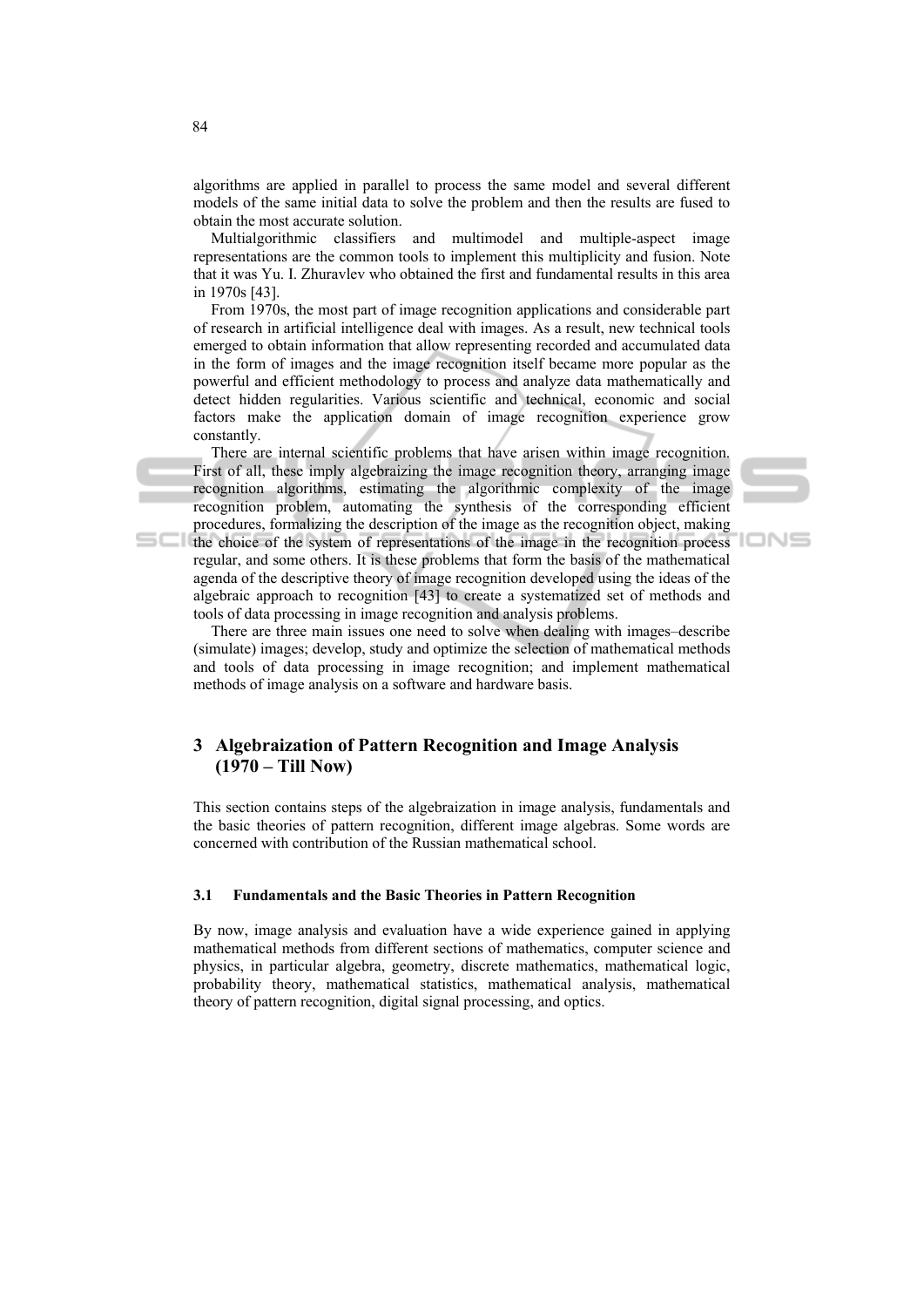On the other hand, with all this diversity of applied methods, we still need to have a regular basis to arrange and choose suitable methods of image analysis, represent, in an unified way, the processed data (images), meeting the requirements standard recognition algorithms impose on initial information, construct mathematical models of images designed for recognition problems, and, on the whole, establish the universal language for unified description of images and transformations over them.

In applied mathematics and computer science, constructing and applying mathematical and simulation models of objects and procedures used to transform them is the conventional method of standardization. It was largely the necessity to solve complex recognition problems and develop structural recognition methods and specialized image languages that generated the interest in formal descriptions–models of initial data and formalization of descriptions of procedures of their transformation in the area of pattern recognition (and especially in image recognition in 1960s).

As for the substantial achievements in this "descriptive" line of study, we mention publications by A. Rosenfeld [34], T. Evans [12], R. Narasimhan [29], R. Kirsh [21], A. Shaw [37], H. Barrow, A. Ambler, and R. Burstall[1], S. Kaneff [20].

In 1970s Yu. I. Zhuravlev proposed the so called "Algebraic Approach to Recognition and Classification Problems" [42], where he defined formalization methods for describing heuristic algorithms of pattern recognition and proposed the universal structure of recognition algorithms. In the same years, U. Grenander stated his "Pattern Theory" [18], where he considered methods of data representation and transformation in recognition problems in terms of regular combinatorial structures, leveraging algebraic and probabilistic apparatus. M.Pavel [31] was introduced "Theory of Categories Techniques in Pattern Recognition", that is formal describing of pattern recognition algorithms via transforms of initial data preserving its class

Then, up to the middle of 1990s, there was a slight drop in the interest in descriptive and algebraic aspects in pattern recognition and image analysis.

Also we present a very brief description of the most important original results on algebraic tools for pattern recognition and image analysis in Russian mathematical school. There are algebras on algorithms, algebraic multiple classifiers, algebraic committees of algorithms, combinatorial algorithms for recognition of 2-D data[1], descriptive image models, 2-D formal grammars [34].

In the framework of scientific school of Yu.I.Zhuravlev several essential results were obtained in algebraic direction by V.L.Matrosov [26], by K.V.Rudakov [35] and V.D.Mazurov [27].

Algebraic method of analysis and estimation of information represented as signals. Apart from basic researches of Yu.I.Zhuravlev scientific school there are significant number of papers concerned with algebraic methods of analysis and estimation of information represented as signals, in partially V.G.Labunec [22], Ya.A.Furman [13], V.M.Chernov [4].

#### **3.2 Steps of the Algebraization**

membership.

The section presents leading approaches of mathematical theory for image analysis oriented tor automation of image analysis and understanding. First of all there is the history of developing algebraic construction for image analysis and processing –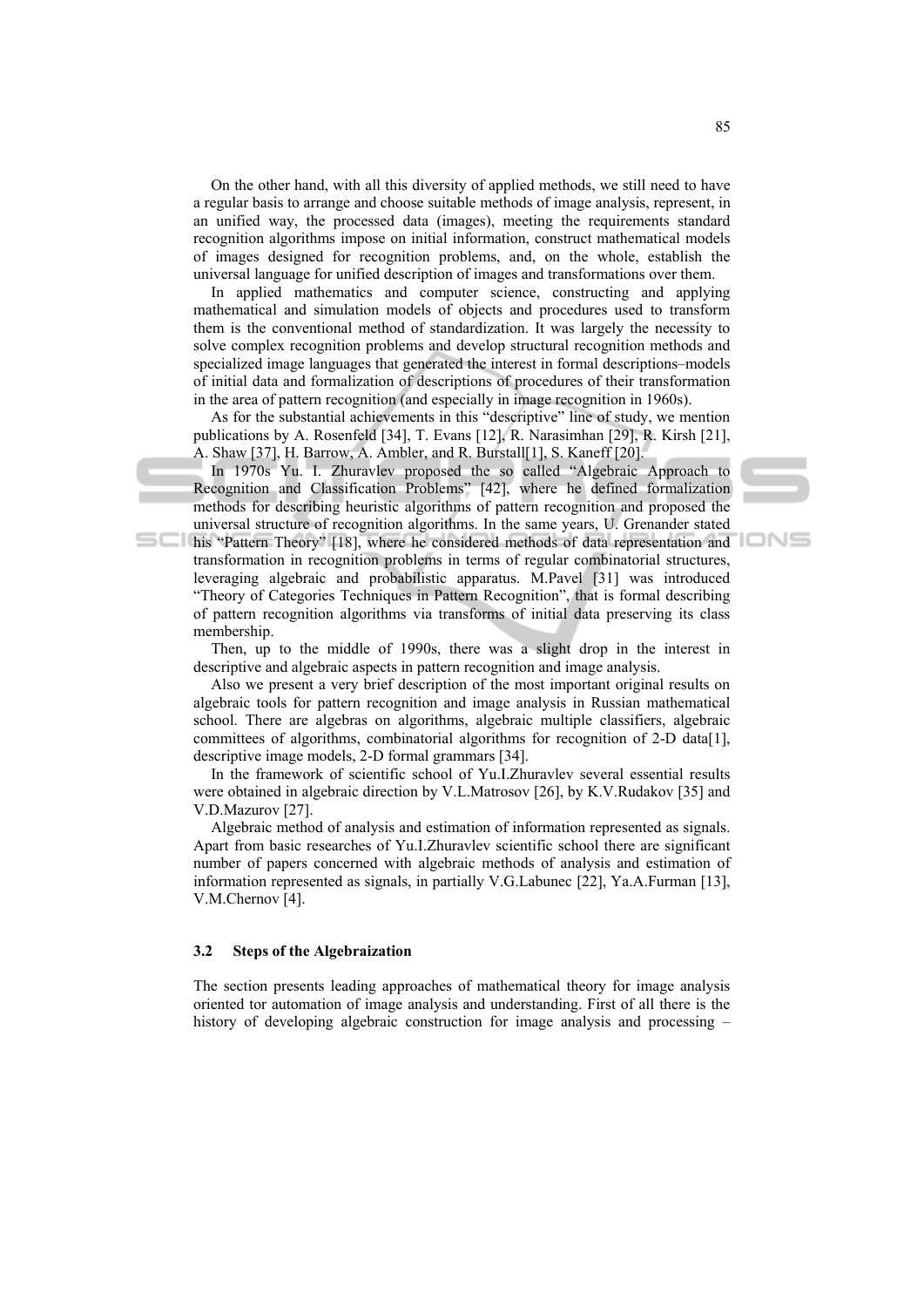formal grammars, cellular automata, mathematical morphology, image algebras, multiple algorithms, descriptive approach.

Algebraization of pattern recognition and image analysis has attracted and continues to attract the attention of many researchers. Appreciable attempts to create a formal apparatus ensuring a unified and compact representation for procedures of image processing and image analysis were inspired by practical requirements for effective implementation of algorithmic tools to process and analyze images on computers with specialized architectures, in particular, cellular and parallel.

The idea of constructing a unified language for concepts and operations used in image processing appeared for the first time in works by Unger [42], who suggested to parallelize algorithms for processing and image analysis on computers with cellular architecture.

Mathematical morphology, developed by G. Matheron [25] and Z. Serra [36], became a starting point for a new mathematical wave in handling and image analysis. Serra and Sternberg [39] were the first to succeed in constructing an integrated algebraic theory of processing and image analysis on the basis of mathematical morphology. It is believed [28] that it was precisely Sternberg who introduced the term "image algebra" in the current standard sense. (We note that U. Grenander used this concept in the 1970s; however, he was talking about another algebraic construction [18]). Within the limits of this direction, an array of works continues to **be written, devoted to the development of specialized algebraic constructions** implementing or improving upon methods of mathematical morphology.

From that time till 1990's the interest to descriptive and algebraic aspects of image analysis is failing. The final view of idea of IA has become Standard Image Algebra by G.Ritter [32] (algebraic presentation of image analysis and processing operations).

DIA is created as a new IA provided possibility to operate with main image models and with basic models of procedure of transforms, which lead to effective synthesis and realization of basic procedures of formal image description, processing, analysis and recognition. DIA is introduced by I.B.Gurevich and developed by him and his pupils [14-16].

The history of algebraization: J.von Neumann [30], S.Unger [42] (studies of interactive image transformations in cellular space); M. Duff, D. Watson, T. Fountain, and G. Shaw [10] (a cellular logic array for image Processing); A. Rosenfeld [33] (digital topology); H. Minkowski and H.Hadwiger (pixel neighborhood arithmetic and mathematical morphology); G.Matheron, J.Serra, S.Sternberg [25, 36, 39] (a coherent algebraic theory specifically designed for image processing and image analysis mathematical morphology); S. Sternberg [39] (the first to use the term "image algebra"); P. Maragos [24] (introduced a new theory unifying a large class of linear and nonlinear systems under the theory of mathematical morphology); L. Davidson [9] (completed the mathematical foundation of mathematical morphology by formulating its embedding into the lattice algebra known as Mini-Max algebra); G.Ritter [32] (Image Algebra); I.B.Gurebich [15] (Descriptive Image Algebra); T.R. Crimmins and W.M. Brown, R.M. Haralick, L. Shapiro, R.W. Schafer, J. Goutsias, L. Koskinen and Jaako Astola, E.R. Dougherty, P.D. Gader, M.A. Khabou, A. Koldobsky, B. Radunacu, M.Grana, F.X. Albizuri, P. Sussner [8, 7, 10, 11, 19, 40] (recent papers on mathematical morphology and image algebras).

86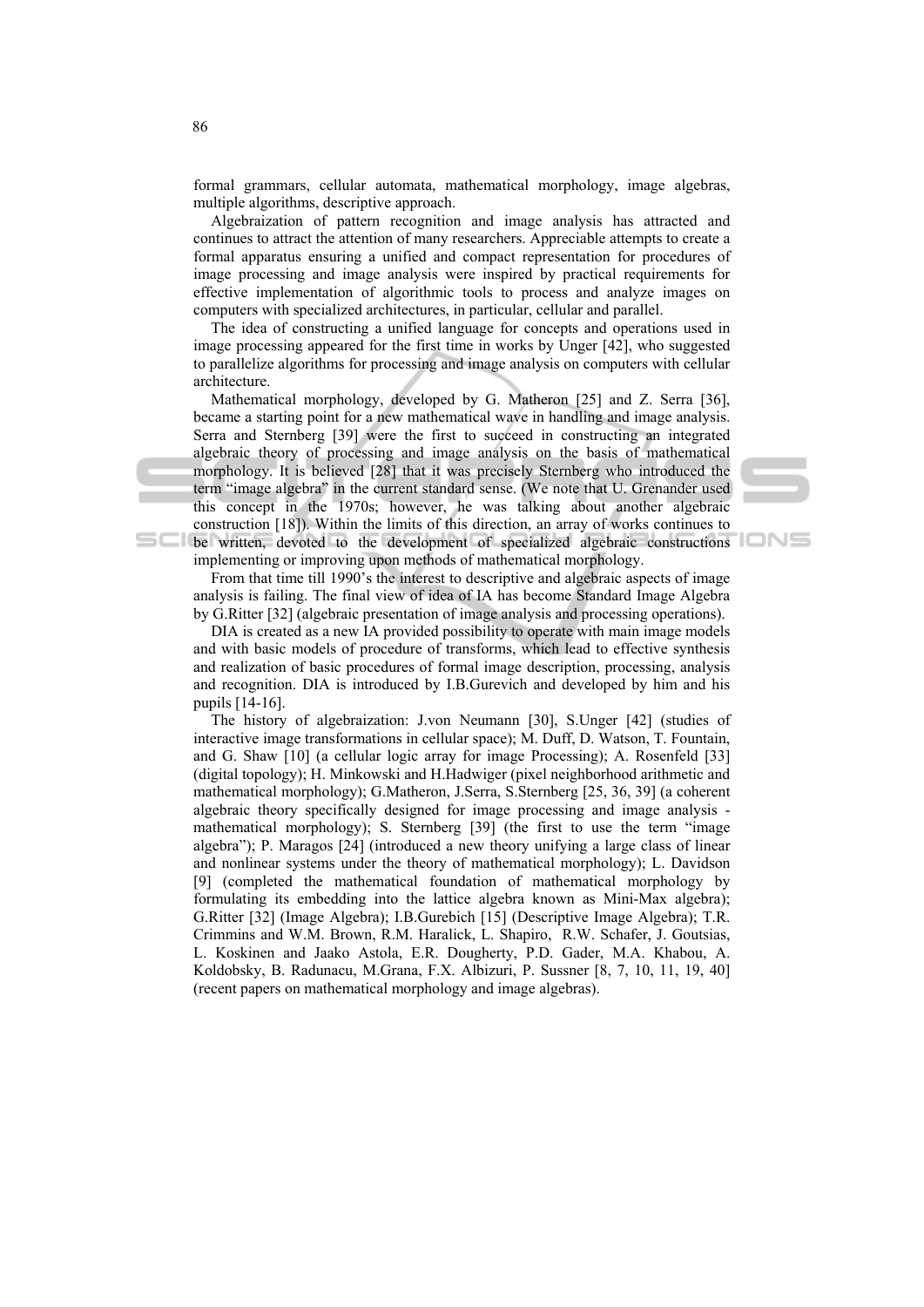### **4 Descriptive Approach to Image Analysis and Understanding**

This section contains a brief description of the principal features of the DA needed to understand the meaning of the introduction of the conceptual apparatus and schemes of synthesis of image models proposed to formalize and systematize the methods and forms of image representation.

By the middle of 1990s, it became obvious that for the development of image analysis and recognition, it is critical to: 1) understand the nature of the initial information – images, 2) find methods of image representation and description that allow constructing image models designed for recognition problems, 3) establish the mathematical language designed for unified description of image models and their transformations that allow constructing image models and solving recognition problems, and 4) construct models to solve recognition problems in the form of standard algorithmic schemes that allow, in the general case, moving from the initial image to its model and from the model to the sought solution.

The DA gives a single conceptual structure that helps to develop and implement these models and the mathematical language [14-16]. The main DA purpose is to structure and standardize different methods, operations and representations used in image recognition and analysis. The DA provides the conceptual and mathematical basis for image mining, with its axiomatic and formal configurations giving the ways and tools to represent and describe images to be analyzed and evaluated.

The automated extraction of information from images includes (1) automating the development, testing, and adaptation of methods and algorithms for the analysis and evaluation of images; (2) the automation of the selection of methods and algorithms for analyzing and evaluating images; (3) the automation of the evaluation of quality and adequacy of the initial data for solving the problem of image recognition; and (4) the development of standard technological schemes for detecting, assessing, understanding, and retrieving images.

The automation of information extraction from images requires combined use of all features of the mathematical apparatus used or potentially suitable for use in determining transformations of information provided in the form of images, namely in problems of processing, analysis, recognition, and understanding of images.

Experience in the development of the mathematical theory of image analysis and its use to solve applied problems shows that, when working with images, it is necessary to solve problems that arise in connection with the three basic issues of image analysis, i.e., (1) the description (modeling) of images; (2) the development, exploration, and optimization of the selection of mathematical methods and tools for information processing in the analysis of images; and (3) the hardware and software implementation of the mathematical methods of image analysis.

The main purpose of the DA is to structure and standardize a variety of methods, processes, and concepts used in the analysis and recognition of images. The DA is proposed and developed as a conceptual and logical basis of the extraction of information from images. This includes the following basic tools of analysis and recognition of images: a set of methods of analysis and recognition of images, BFSR techniques, conceptual system of analysis and recognition image, DIM classes, the DIA language, statement of problems of analysis and recognition of images, and the basic model of image recognition.

⊐N⊆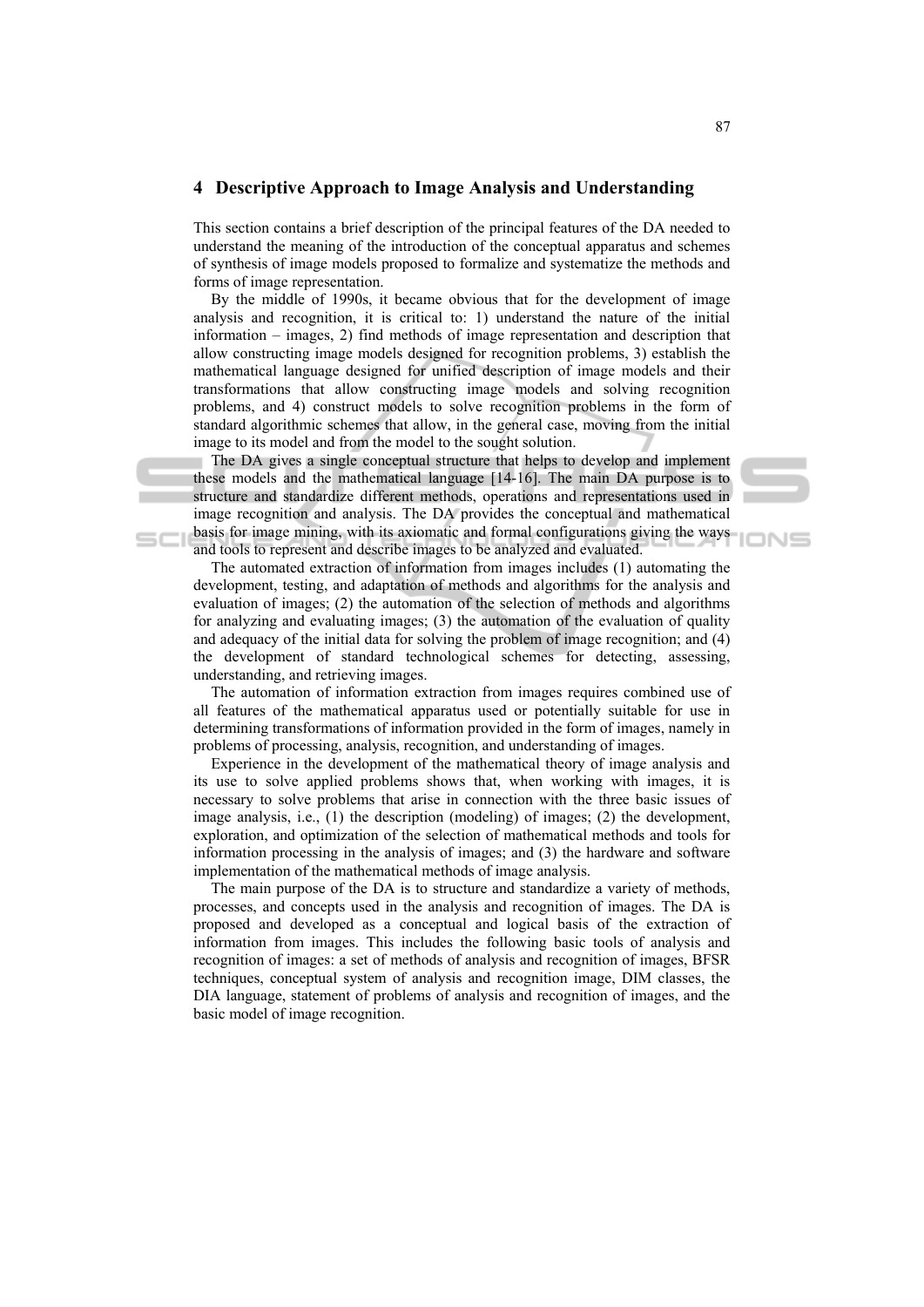The main areas of research within the DA are (1) the creation of axiomatics of analysis and recognition of images, (2) the development and implementation of a common language to describe the processes of analysis and recognition of images (the study of DIA), and (3) the introduction of formal systems based on some regular structures to determine the processes of analysis and recognition of images (see [14- 17]).

Mathematical foundations of the DA are as follows: (1) the algebraization of the extraction of information from images, (2) the specialization of the Zhuravlev algebra to the case of representation of recognition source data in the form of images, (3) a standard language for describing the procedures of the analysis and recognition of images (DIA) [14-16], (4) the mathematical formulation of the problem of image recognition, (5) mathematical theories of image analysis and pattern recognition, and (6) a model of the process for solving a standard problem of image recognition. The main objects and means of the DA are as follows: (1) images; (2) a universal language (DIA); (3) two types of descriptive models, i.e., (a) an image model and (b) a model for solving procedures of problems of image recognition and their implementation; (4) descriptive algebraic schemes of image representation (DASIR); and (5) multimodel and multiaspect representations of images, which are based on generating descriptive trees (GDT) [14-16].

The basic methodological principles of the DA are as follows: (1) the algebraization of the image analysis,  $(2)$  the standardization of the representation of problems of analysis and recognition of images, (3) the conceptualization and formalization of phases through which the image passes during transformation while the recognition problem is solved, (4) the classification and specification of admissible models of images (descriptive image model - DIM), (5) RIRF, (6) the use of the standard algebraic language of DIA for describing models of images and procedures for their construction and transformation, (7) the combination of algorithms in the multialgorithmic schemes, (8) the use of multimodel and multiaspect representations of images, (9) the construction and use of a basic model of the solution process for the standard problem of image recognition, and (10) the definition and use of nonclassical mathematical theory for the recognition of new formulations of problems of analyzing and recognizing images.

Note that the construction and use of mathematical and simulation models of studied objects and procedures used for their transformation is the accepted method of standardization in the applied mathematics and computer science.

The creation of the DA was significantly influenced by the following basic theories of pattern recognition: (1) the algebraic approach to pattern recognition of Zhuravlev and their algorithmic algebra [43] and (2) the theory of images of Grenander [18], in particular algebraic methods for the representation of source data in image recognition problems developed in it.

As already noted, in the DA, it is proposed to carry out the algebraization of the analysis and recognition of images using DIA. DIA was developed from studies in the field of the algebraization of pattern recognition and image analysis carried out since the 1970s. The creation of a new algebra was directly influenced by algorithms of Zhuravlev [43] and the research of Sternberg [39] and Ritter [32], which identified classic versions of image algebras.

A more detailed description of methods and tools of the DA obtained in the development of its results can be found in [14-16].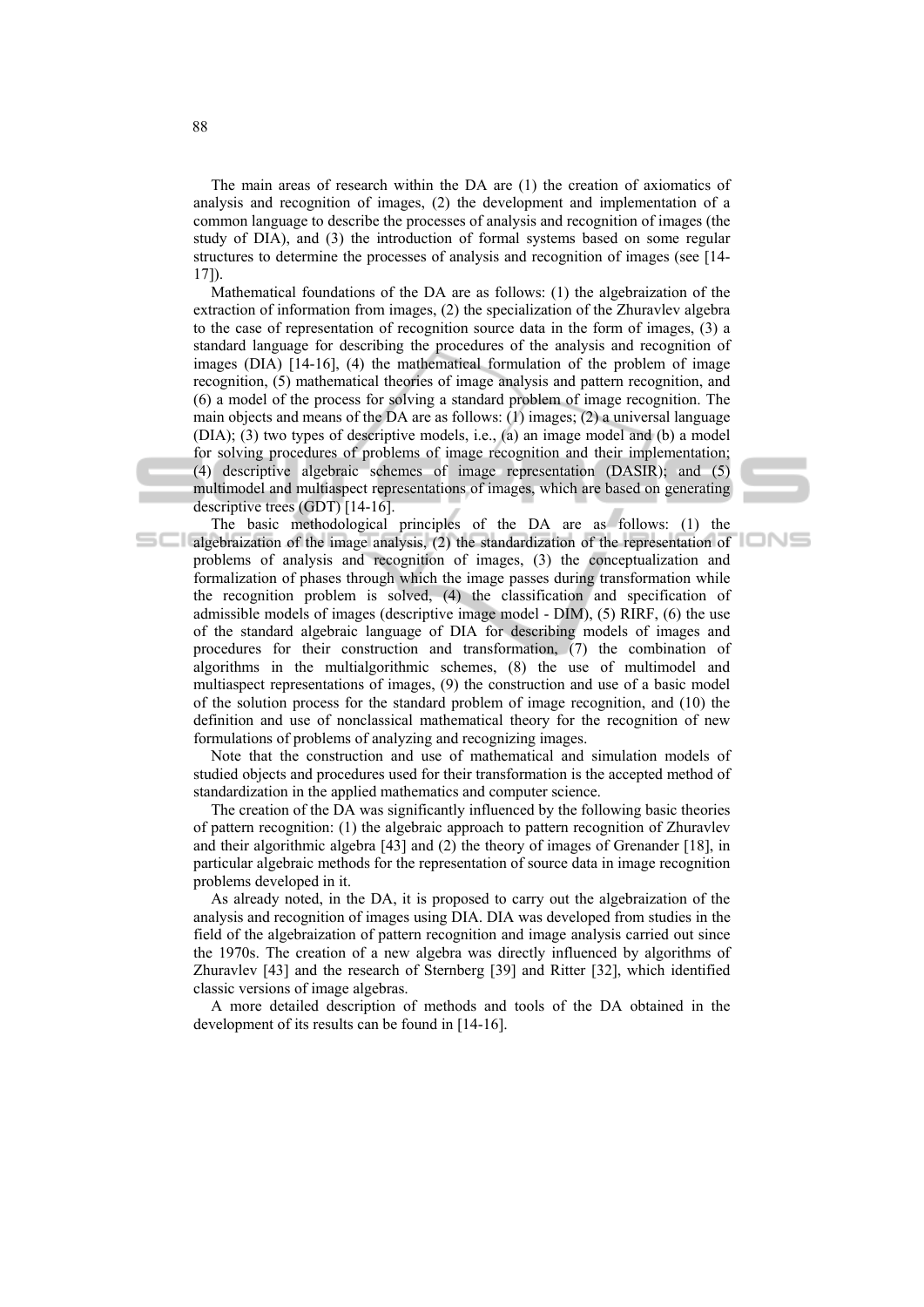## **5 Ontology-based Approach to Image Analysis**

This section briefly describes the use of ontologies for representation of knowledge needed to support intellectual decision making in image analysis and understanding tasks.

 The automation of image analysis assumes that researchers and users of different qualifications have at their disposal not only a standardized technology of automation, but also a system supporting this technology, which accumulates and uses knowledge on image processing, analysis and evaluation and provides adequate structural and functional possibilities for supporting the more intelligent choice and synthesis of methods and algorithms. The automated system (AS) for image analysis must combine the possibilities of the instrumental environment for image processing and analysis and a knowledge-based system. Therefore, one of its main components is a knowledge base. Knowledge bases usually contain modules of universal knowledge, which are not related to any subject domain (knowledge necessary for scheduling and control of the processing, result mappings, estimation of the processing quality, object recognition, and conflict resolution, as well as knowledge about methods of image processing and analysis) and knowledge modules related to a certain subject domain (segmentation strategies, object descriptions, and specialized strategies for feature extraction and object identification). The AS must provide software implementation of the hierarchies of classes of the main objects used in image analysis, have a specialized user interface, contain a library of algorithms that allow one to solve the main problems of image analysis and understanding with the help of efficient computational procedures, and provide accumulation and structuring of knowledge and experience in the domain of image analysis and understanding.

 The need of efficient knowledge representation facilities can be fulfilled by using a suite of ontologies. Ontologies as an effective way for knowledge representation became very popular last years. Ontological knowledge representation has the following advantages: (1) it provides the opportunity to establish a common understanding of the considered field of knowledge, (2) it enables us to represent knowledge in a convenient form for processing by automated information processing and analysis systems, and (3) it provides the opportunity for acquisition and accumulation of new knowledge and for multiple use of knowledge.

Different works related to usage of ontologies for solving image-based tasks have been reported. For example, in [23], an approach devoted to semantic image interpretation for complex object classification purposes is proposed. The described framework is focused on the mapping between domain knowledge and image processing knowledge. In the proposed knowledge acquisition methodology, the mapping between the domain and the image is based on a visual concept ontology composed of three different types of visual concepts - texture concepts, color concepts and spatial concepts - associated with numerical descriptors useful for performing object recognition. In [3], an integrated knowledge infrastructure and annotation environment for multimedia description, analysis and reasoning is described. The framework comprises ontologies for the description of low-level audio-visual features and for linking these descriptions to concepts in domain ontologies based on a prototype approach. The key idea is to associate domain concepts with instances that serve as prototypes for these concepts. The proposed infrastructure includes a set of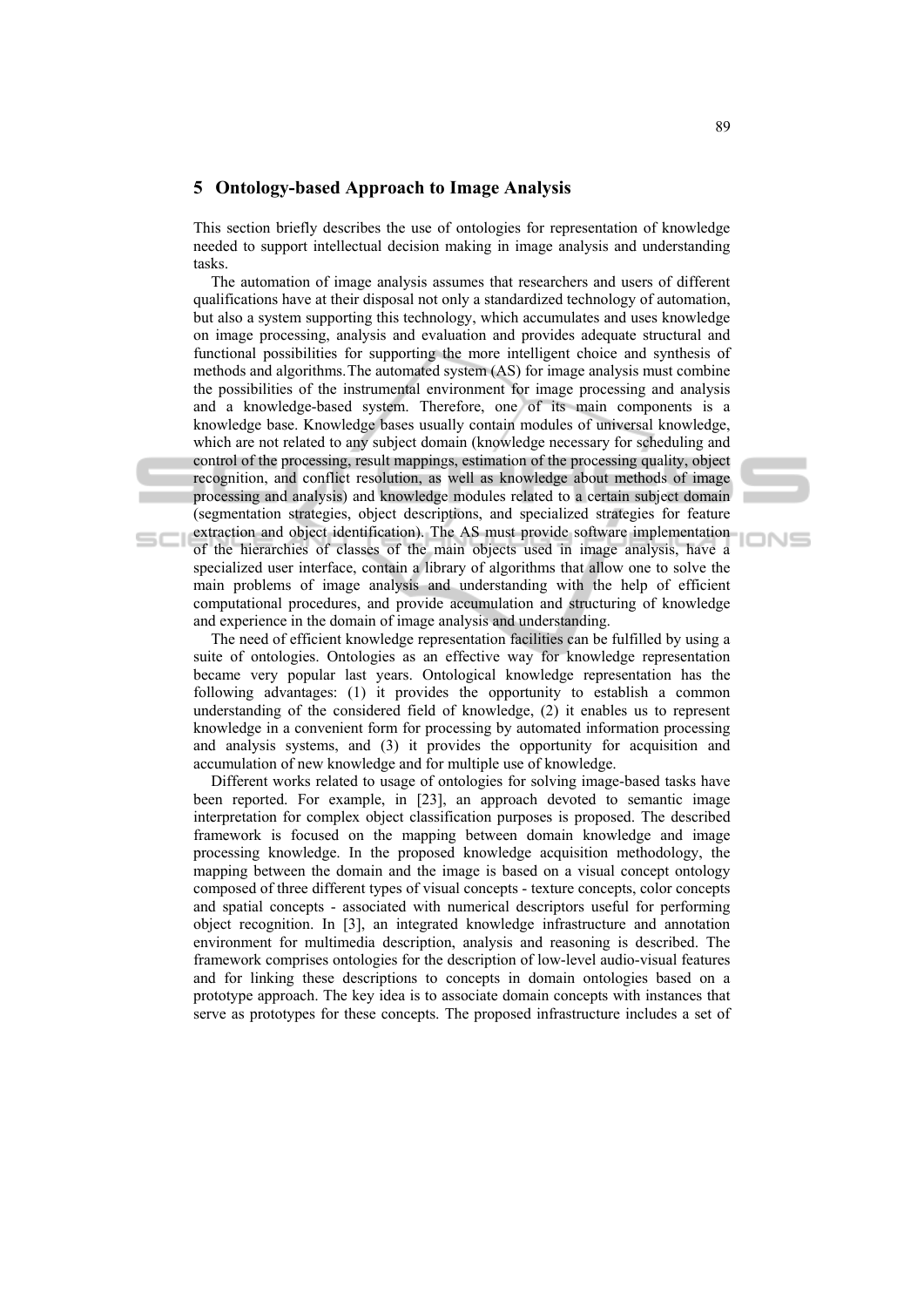ontologies including the core ontology, Visual Descriptor Ontology (VDO), Multimedia Structure Ontology (MSO) and specific domain ontologies. The core ontology serves as a basis for all components of the knowledge infrastructure. The VDO represents the structure of the MPEG-7 visual part and models concepts and properties that describe visual characteristics of objects. The MSO models basic multimedia entities from the MPEG-7 Multimedia Description Scheme. Domain ontologies model the content layer of multimedia content with respect to specific realworld domains. The work described in [5] addresses the problem of explicit representation of objectives when developing image processing applications. Authors investigated kinds of information needed to design and evaluate image processing software programs and proposed an ontology-based model for formulation of user objectives. In [41], a cognitive architectural model for image and video interpretation is discussed. The proposed framework demonstrates that ontology-based content representation can be used as an effective way for hierarchical and goal-directed inference in high-level visual analysis tasks.

In [6], a novel knowledge-oriented approach to image analysis based on the use of thesauruses and ontologies as tools for representation of knowledge, which are necessary for making intelligent decisions on the basis of information extracted from images, is proposed. The main contribution of this work is the development of a sufficiently detailed and well-structured Image Analysis Ontology (IAO) needed for solving the following tasks: 1) construction of unified description and representation of image-based tasks and methods for solving these tasks; 2) automation of image analysis methods combination on the base of semantic integration; 3) automation of navigation and retrieval in knowledge bases on image analysis. As a main source of the information about concepts (including term definitions and basic relationships between terms) the Image Analysis Thesaurus (IAT) [2] has been used. The important feature of the IAT is a novel hierarchical classification of tasks and algorithms for image processing, analysis and recognition. The following IAO classes were defined: Task, Method, Data, Context and Requirements. The hierarchy of subclasses is based on term relations fixed in the IAT. By integrating the ontology with algorithms for image processing, analysis and understanding, high-level semantic information can be extracted from images.

## **6 Conclusions**

Note that the idea to create a single theory that embraces different approaches and operations used in image and signal processing has a history of its own, with works of von Neumann continued by S. Unger, M. Duff, G. Matheron, G. Ritter, J. Serra, S. Sternberg and others [30, 10, 25, 32, 36, 39] playing an important role in it.

- The main stages of algebraization are:
- Mathematical Morphology (G. Matheron, J. Serra [1970's])
- Algorithm Algebra by Yu.I.Zhuravlev (Yu. Zhuravlev [1970's]
- Pattern Theory (U. Grenander [1970's]
- Theory of Categories Techniques in Pattern Recognition (M.Pavel [1970's])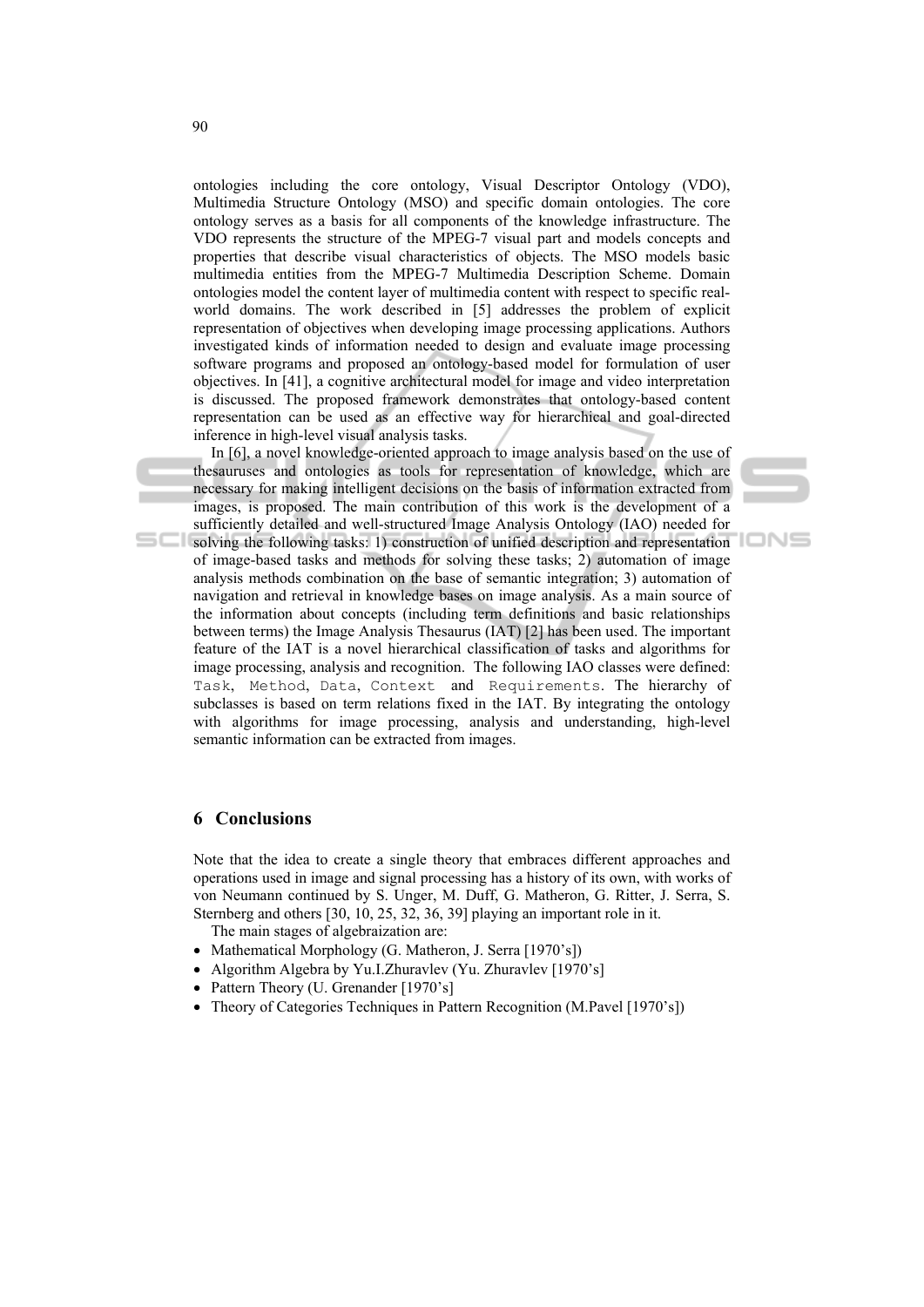- Image Algebra (Serra, Sternberg [1980's]
- Standard Image Algebra (Ritter [1990's])
- Descriptive Image Algebra (DIA) (Gurevich [1990-2000])
- DIA with one king (Gurevich, Yashina [2001 to date])

Analyzing the existing algebraic apparatus, we came to the statement of the following requirements on the language designed for recording algorithms for solving problems of image processing and understanding: 1) the new algebra must make possible processing of images as objects of analysis and recognition; 2) the new algebra must make possible operations on image models, i.e., arbitrary formal representations of images, which are objects and, sometimes, a result of analysis and recognition; introduction of image models is a step in the formalization of the initial data of the algorithms; 3) the new algebra must make possible operations on main models of procedures for image transformations; 4) it is convenient to use the procedures for image modifications both as operations of the new algebra and as its operands for construction of compositions of basic models of procedures.

# **Acknowledgements**

This work was supported in part by the Russian Foundation for Basic Research (projects nos. 11-01-00990, 12-07-31123) and by the Presidium of the Russian Academy of Sciences within the program "Fundamental Science to Medicine" as well as within the program "Information, Control, and Intelligent Technologies and Systems" (project no. 204) and the program of the Division of Computer Sciences, Russian Academy of Sciences "Algebraic and Combinatorial Methods of New\_Generation Mathematical Cybernetics and Information Systems" (the project "Algorithmic Schemes of Descriptive Image Analysis").

#### **References**

- 1. Barrow H. G., Ambler A. P., Burstall R. M: Some Techniques for Recognizing Structures in Pictures. In: Frontiers of Pattern Recognition. The Proceedings of the International Conference on Frontiers of Pattern Recognition (ed. by Satosi Watanabe), Academic Press (1972), 1-30
- 2. Beloozerov, V. N., Gurevich, I. B., Gurevich, N. G., Murashov, D. M., Trusova, Yu. O.: Thesaurus for Image Analysis: Basic Version. In: Pattern Recognition and Image Analysis: Advances in Mathematical Theory and Applications, Vol. 13, No.4, Pleiades Publishing, Inc. (2003), 556-569
- 3. Bloehdorn et al., S.: Semantic Annotation of Images and Videos for Multimedia Analysis. In: ESWC 2005, LNCS 3532 (eds. A. Gomez- Perez and J. Euzenat), Springer, (2005) 592– 607
- 4. Chernov V. M.: Clifford Algebras Are Group Algebras Projections. In: Advances in Geometric Algebra with Applications in Science and Engineering (eds. E.Bayro-Corrochano, G. Sobczyk), Birkhauser, Boston (2001) 467-482
- 5. Clouard, R., Renouf, A., Revenu, M.: An Ontology-Based Model For Representing Image Processing Application Objectives. In: International Journal of Pattern Recognition and Artificial Intelligence, vol. 24, no. 8 (2010), 1181-1208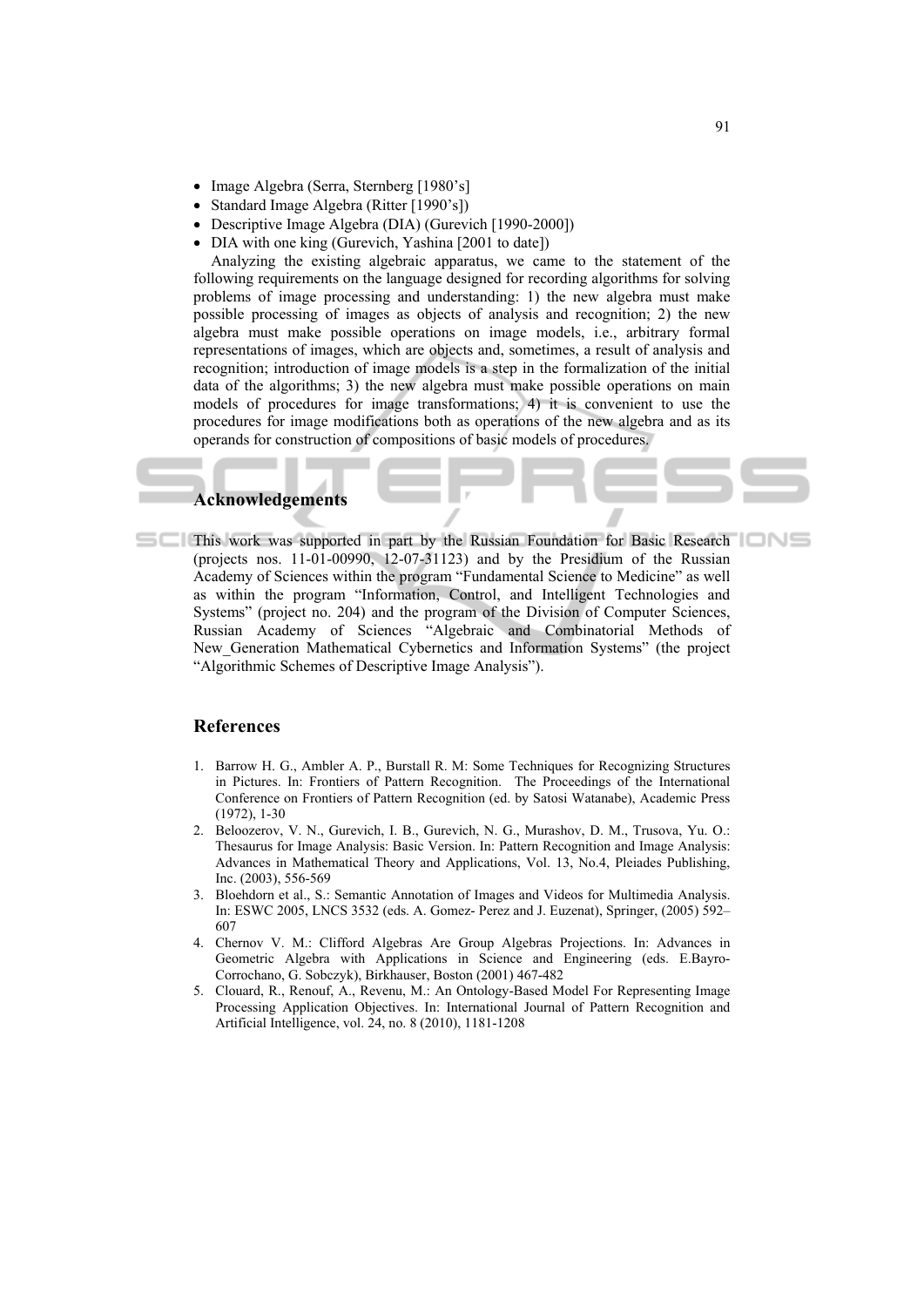- 6. Colantonio, S., Gurevich, I., Pieri, G., Salvetti, O., Trusova Yu.: Ontology-Based Framework to Image Mining. In: Image Mining Theory and Applications: Proceedings of the 2nd International Workshop on Image Mining Theory and Applications (in conjunction with VISIGRAPP 2009), Lisboa, Portugal (eds. I.Gurevich, H.Niemann and O.Salvetti), INSTICC PRESS (2009), 11-19
- 7. Crespo J., Serra J., Schaffer R.W.: Graph-based Morphological Filtering and Segmentation. In: Proc. 6th Symp. Pattern Recognition and Image Analysis, Cordoba (1995) 80 - 87
- 8. Crimmins, T., Brown, W.: Image Algebra and Automatic Shape Recognition. In: IEEE Transactions on Aerospace and Electronic Systems, Vol. 21, No. 1 (1985) 60-69
- 9. Davidson, J. L.: Classification of Lattice Transformations in Image Processing. In: Computer Vision, Graphics, and Image Processing: Image Understanding, Vol. 57, No.3 (1993) 283–306
- 10. Duff, M. J. B., Watson, D. M., Fountain, T. J., Shaw, G. K.: A Cellular Logic Array for Image Processing. In: Pattern Recognition, Vol.5, No.3 (1973) 229–247
- 11. Dougherty, E. R.: A Homogeneous Unification of Image Algebra. Part I: The Homogenous Algebra, part II: Unification of Image Algebra, In: Imaging Science, Vol. 33, No.4 (1989) 136-143, 144-149
- 12. Evans, T. G.: Descriptive Pattern Analysis Techniques: Potentialities and Problems. In: Methodologies of Pattern Recognition. The Proceedings of the International Conference on Methodologies of Pattern Recognition, Academic Press (1969) 149-157
	- 13. Furman Ya. A.: Parallel Recognition of Different Classes of Patterns. In: Pattern Recognition and Image Analysis, Pleiades Publishing, Ltd., Vol.19, No.3 (2009) 380-393

⊓N⊑

- 14. Gurevich, I.B., Yashina V.V.: Operations of Descriptive Image Algebras with One Ring. In: Pattern Recognition and Image Analysis: Advances in Mathematical Theory and Applications, Vol.16, No.3, Pleiades Publishing, Inc. (2006) 298-328
	- 15. Gurevich, I.B., Yashina, V.V.: Computer-Aided Image Analysis Based on the Concepts of Invariance and Equivalence. In: Pattern Recognition and Image Analysis: Advances in Mathematical Theory and Applications, Vol.16, No.4, MAIK "Nauka/Interperiodica"/ Pleiades Publishing, Inc. (2006) 564-589
	- 16. Gurevich, I. B., Yashina, V. V.: Descriptive Approach to Image Analysis: Image Formalization Space. In: Pattern Recognition and Image Analysis: Advances in Mathematical Theory and Applications, Vol.22, No.4, Pleiades Publishing, Inc. (2012) 495- 518
	- 17. Gader, P. D., Khabou, M. A., Koldobsky, A.: Morphological Regularization Neural Networks. In: Pattern Recognition, vol.33 (2000) 935-944
	- 18. Grenander, U.: Elements of Pattern Theory. The Johns Hopkins University Press (1996)
	- 19. Haralick, R., Shapiro, L., Lee, J.: Morphological Edge Detection. In: IEEE J. Robotics and Automation, Vol. RA-3, No.1 (1987) 142-157
	- 20. Kaneff, S.: Pattern Cognition and the Organization of Information. In: Frontiers of Pattern Recognition. The Proceedings of the International Conference on Frontiers of Pattern Recognition, ed. Satosi Watanabe), Academic Press (1972) 193-222
	- 21. Kirsh, R.: Computer Interpretation of English Text and Picture Patterns. In: IEEE-TEC, Vol. EC-13, No. 4, (1964)
	- 22. Labunec V.G.: Algebraic Theory of Signals and Systems (Digital Signal Processing). Krasnoyarsk University (1984)
	- 23. Maillot, N., Thonnat, M., and Boucher, A.: Towards ontology-based cognitive vision. In: Machine Vision and Applications, vol. 16 (2004) 33-40
	- 24. Maragos, P.: Algebraic and PDE Approaches for Lattice Scale-Spaces with Global Constraints. In: International Journal of Computer Vision, Vol.52, No.2/3, Kluwer Academic Publishers (2003) 121-137
	- 25. Matheron, G.: Random Sets and Integral Geometry. New York: Wiley (1975)